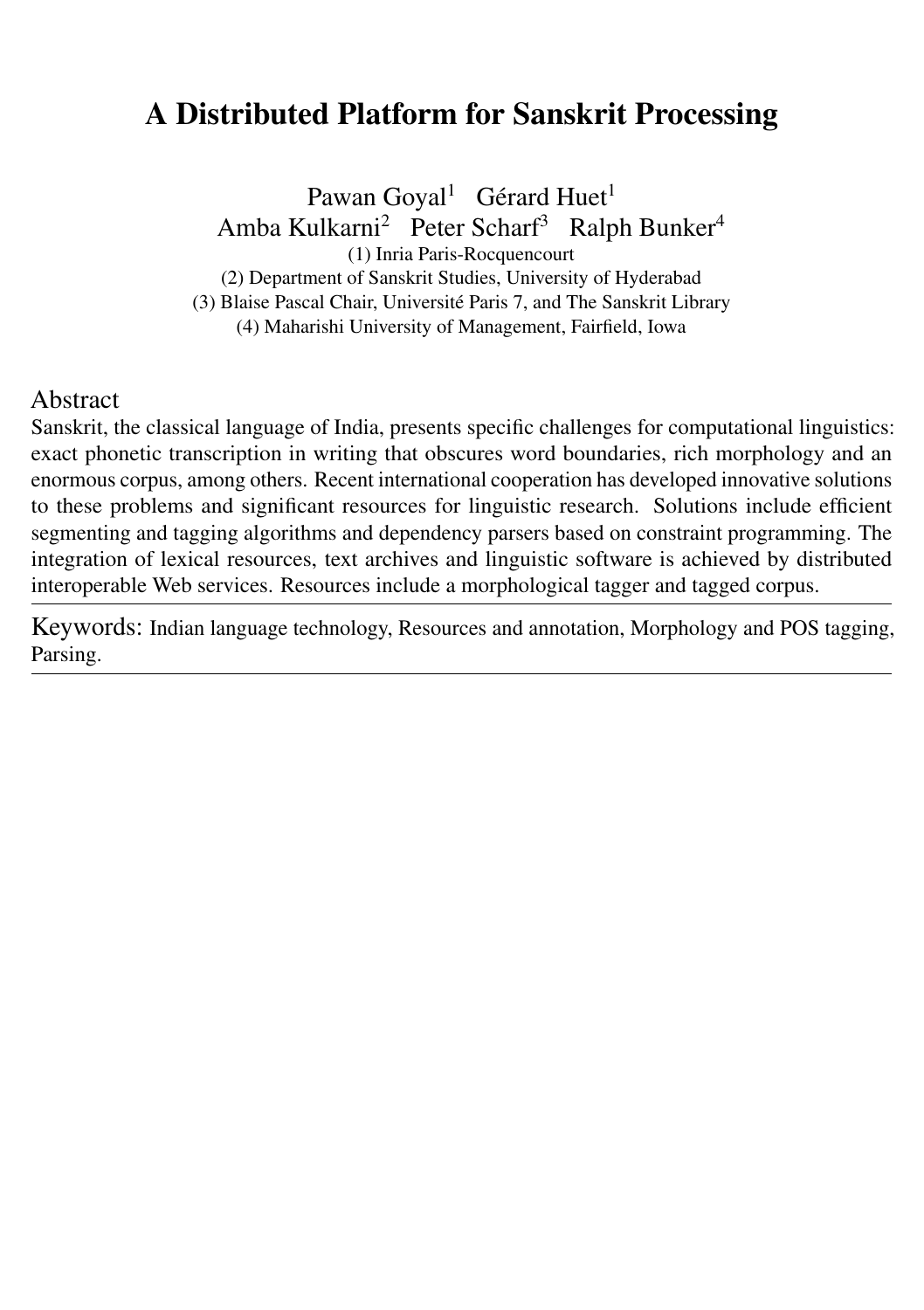# 1 Introduction

Formal and computational linguistics was dominated by English at its inception and developed in subsequent decades primarily in the environment of European languages. More recently there has been a concerted effort to undertake formal linguistic analysis of a wide variety of languages, with particular interest in those with dramatically different features, and to enrich linguistic theory to account for linguistic variety. In spite of this effort, analytic structures and procedures utilized in formal linguistics remain dominated by those invented for, and most suitable for, English and other European languages. Linguistic theory remains unduly weighted in favor of European languages even as their extension to the variety of the world's languages involves undue complication thereby revealing their inadequacy in representing language universally. The inadequacy of contemporary computational methods is vividly apparent in the analysis of Sanskrit. Recent worldwide collaboration to overcome the challenges to conducting computational linguistic research on Sanskrit offers insights into methods and procedures that may be useful generally for languages that differ markedly from western European languages.

# 1.1 Sanskrit

Sanskrit is the primary culture-bearing language of India, with a continuous production of literature in all fields of human endeavor over the course of four millennia. Preceded by a strong oral tradition of knowledge transmission, records of written Sanskrit remain in the form of inscriptions dating back to the first century B.C.E. Extant manuscripts in Sanskrit number over 30 million one hundred times those in Greek and Latin combined - constituting the largest cultural heritage that any civilization has produced prior to the invention of the printing press. Sanskrit works include extensive epics, subtle and intricate philosophical, mathematical, and scientific treatises, and imaginative and rich literary, poetic, and dramatic texts. The primary language of the Vedic civilization, Sanskrit developed constrained by a strong grammatical tradition stemming from the fairly complete grammar composed by Pāṇini by the fourth century B.C.E. In addition to serving as an object of study in academic institutions, the Sanskrit language persists in the recitation of hymns in daily worship and ceremonies, as the medium of instruction in centers of traditional learning, as the medium of communication in selected academic and literary journals, academic fora, and broadcasts, and as the primary language of a revivalist community near Bangalore. The language is one of the twenty-two official languages of India in which nearly fifty thousand speakers claimed fluency in the 1991 Indian census.

India developed an extraordinarily rich linguistic tradition over more than three millennia that remains under-appreciated and under-investigated. A cursory glance at the long tradition of discussion and argumentation within and between Indian sciences of phonetics (śikṣā), grammar (vyākaraṇa), logic (nyāya), ritual exegesis (karmamīmāṃsā), and literary theory (alaṃkāraśāstra) reveals that Indian linguistic traditions have much to offer contemporary linguistic theory in the areas of phonetics, morphology, syntax, and semantics.

# 1.2 Computational linguistic processing challenges

Since computational linguistics developed primarily in the environment of western European languages, its methods were structured and remain suited to those languages. Prior to undertaking any kind of computational analysis of Sanskrit text, one must deal with several challenges presented by features of the language that differ markedly from those of modern western European languages. In addition to the complexity introduced by lexical complements, which is relevant in these languages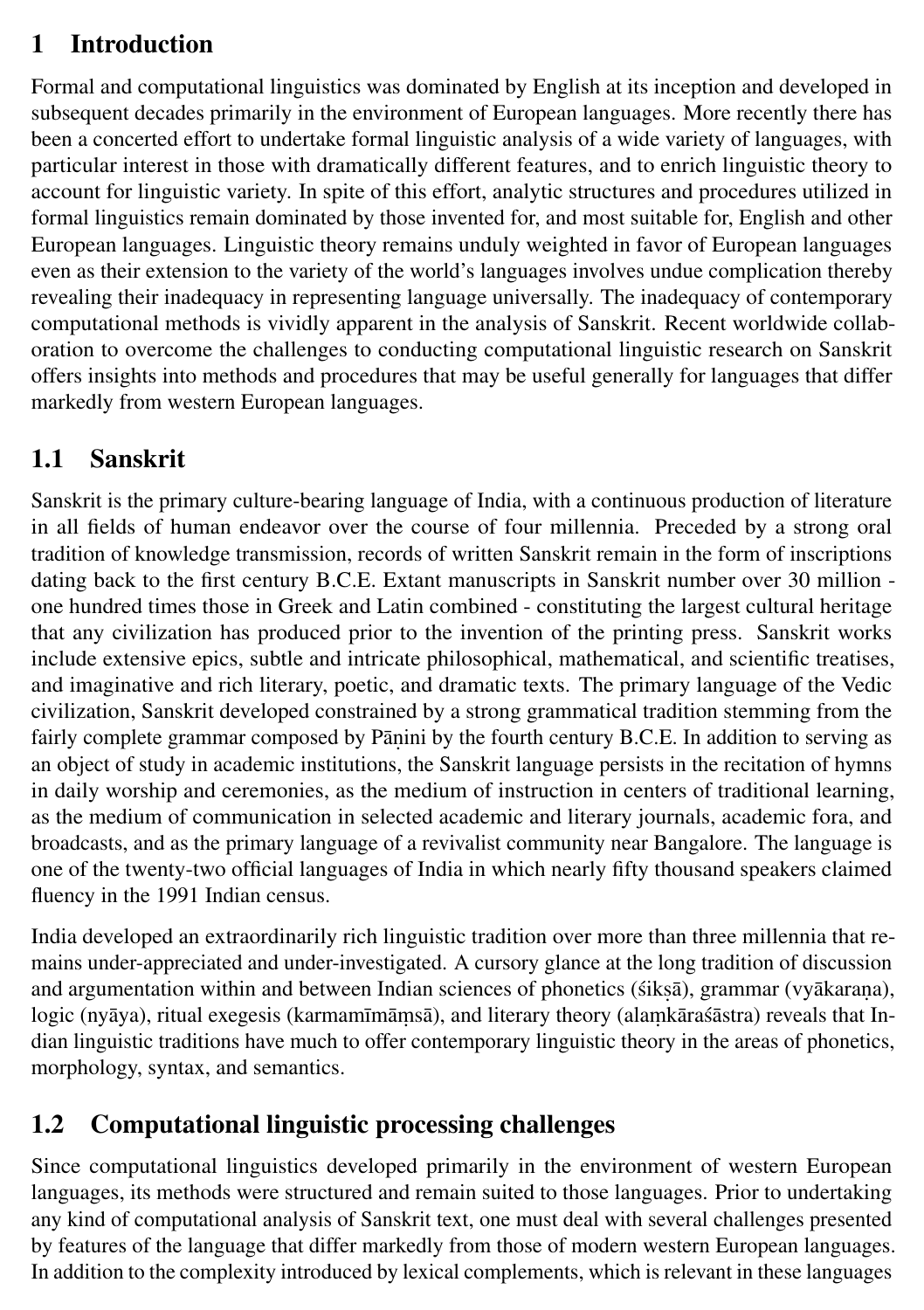as well, Sanskrit has orthographic, prosodical, and inflectional complexities not encountered in western European languages. The rich inflectional and derivational morphology of the language permits relationships that are shown positionally in western European languages to be made known by the morphology instead. As a result, the word order is much less constrained by governance structure and is free to intimate discourse structure and performative aspects of language. For the analysis of Sanskrit syntax, therefore, positional grammars, and constituency parsers which are based on them, are not very relevant, and dependency parsers are more suitable.

#### 1.2.1 Prosody and orthography

In English, where the heritage is received in writing, and standardized spelling and printing were introduced several hundred years ago, a given morpheme is represented with a single orthography despite the fact that it has different surface phonetic representations in different contexts. For example, the past tense suffix  $-\text{ (ed)}$  is so written despite three distinct phonetic realizations in three clearly defined contexts:

/t/ e.g. dip /dIp/, dipped /dIpt/ /d/ e.g. boom /bu:m/, boomed /bu:md/ /id/ e.g. loot /lu:t/, looted /lu:tid/

In contrast, in Sanskrit, where oral tradition dominated the sphere of learning and an advanced discipline of phonetics explicitly described prosodic changes, these prosodic changes, well known by the term sandhi, are represented in writing. Hence the past passive participle suffix -ta variously realized as ta or dha depending solely upon the phonetic context, is written as follows:

/ta/ e.g. from su 'press', suta 'pressed' /d<sup>h</sup>a/ e.g. from budh 'awake', buddha 'awakened'

Moreover, the prosodic changes obscure word boundaries in speech, and these word boundaries are correspondingly eliminated in writing as well. For example, vasati 'dwells' followed by atra 'here' becomes वसत्यत्र (vasatyatra) in continuous speech. The semisyllabic Indic scripts such as Devanāgarī forestall word separation here obliterating the word boundary. Some prosodic changes, like this one, can be separated in alphabetic Roman transcription despite the sound alteration, viz. vasaty atra. Other prosodic changes, however, preclude word separation even in alphabetic transcription because the final sound of the preceding word and the initial sound of the following word merge in a single sound. Thus vidyā 'knowledge' āpyate 'is attained' becomes vidyāpyate; the single sound  $\bar{a}$  belongs to both words. The most difficult task in parsing a Sanskrit sentence is determining the word boundaries. Solutions to the problem have valuable ramifications for speech analysis where a similar problem is encountered in virtually all languages.

#### 1.2.2 Inflectional morphology

In English, inflectional morphology is minimal. A present active verbal paradigm contains six slots: three for first, second and third person times two for singular and plural number. Yet the forms that fill these slots number just two, for example, *go* and *goes* for the verb 'to go'. Description of the abstract grammatical structure requires mentioning five items while description of the forms directly requires mentioning only two. Grammatical description is therefore more prolix than listing. It is nearly as efficient to describe English morphology with reference to individual forms as it is to describe it in abstract grammatical structures. [\(Karp et al., 1992\)](#page-15-0) create a hash table of just 317,477 forms from 90,196 lexical entries, a ratio of 3.5:1. The reverse is true for Sanskrit. In Sanskrit full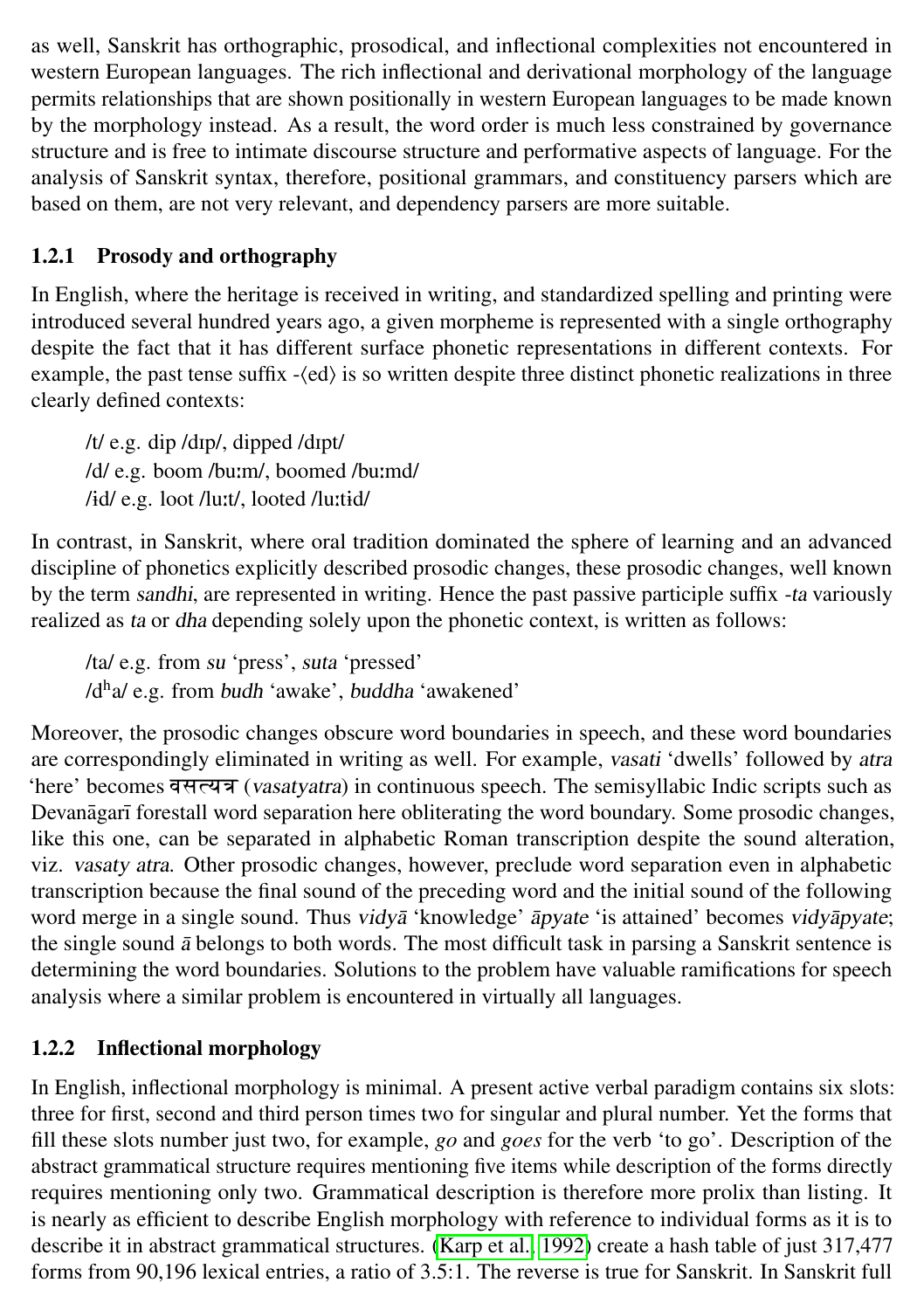verb paradigms number hundreds of unique forms in as many as sixteen hundred slots. The modest full-form lexicon created by [\(Scharf and Hyman, 2009a\)](#page-16-0) from a lexicon of 170,000 entries numbers more than eleven million forms, a ratio of 64.7:1. It is by far more economical to describe such forms in abstract grammatical categories than it is to list them. The implication of the brevity of grammatical description of Sanskrit in comparison to listing forms is that it is misguided to attempt to describe Sanskrit grammar with reference to individual word forms. This fact was explicitly recognized by Patañjali in his massive commentary *Mahābhāśya* on Pāṇini's concise grammatical description of Sanskrit in the *Astadhyayī*.

### 1.2.3 Lexical complements

In statistical analysis of a corpus of sentences, slots for lexical complements are combined. In computational linguistic processing of English it is recognized that the forms is and are belong to the same lexical unit as the forms was and were. Likewise in Sanskrit grammar, forms derived from the root bhū are recognized as complements of forms derived from the root  $as.$ <sup>[1](#page-3-0)</sup> Because it is concerned only with individual word forms, computational linguistic processing of English treats is and are as lexical complements of each other and was and were as lexical complements of each other in the same manner as it considers the first pair as lexical complements of the second pair. Such processing treats a and an as lexical complements in the same manner. Historical linguists differ from computational linguists in their treatment of these forms. They view is and are as inflectional varieties derived from one common root, and was and were as inflectional varieties derived from another root. They consider the two roots to be lexical complements. They recognize that a is a phonetic variant of an, both derived from the word one. Sanskrit grammarians agree with historical linguistics here. Only semantically related roots are treated as lexical complements. Variants such as a/an are treated as phonetic variants, and variants such as is/are are treated as inflectional variants.

### 1.2.4 Syntax

In languages such as English where word order is strongly associated with roles, it may be reasonable to define positions in relation to roles as is done in positional grammars. Hence in an active sentence, the first position is called the subject position, the second the verb position and the third the object position. In free-word order languages such as Sanskrit, however, position does not determine role. Although certain patterns are common — such as subject, object, verb — even unmarked word order leaves some roles in indeterminate position. Alteration of the word order does not change the roles, and the position is highly influenced by discourse structure and emphasis. Phrase-structure grammars are unsuitable to describe governance structure which is more accurately described by dependency grammars.

# <span id="page-3-2"></span>2 Birth of a discipline

A number of projects began accumulating digitized texts in the late 1980s. The largest collection was made by the TITUS<sup>[2](#page-3-1)</sup>, which accumulated more than eighty digital Sanskrit texts within a decade. The next decades witnessed the growth of other large collections including GRETIL, which serves as a central registry of digitized Indic texts.

In the meantime a couple of projects developed digital dictionaries of Sanskrit. The Cologne Digital Sanskrit Lexicon project began by digitizing Monier Williams' A Sanskrit-English Dictionary (MW)

<span id="page-3-0"></span><sup>&</sup>lt;sup>1</sup>Astādhyāyī 2.4.52 aster bhū

<span id="page-3-1"></span><sup>2</sup><http://titus.uni-frankfurt.de/>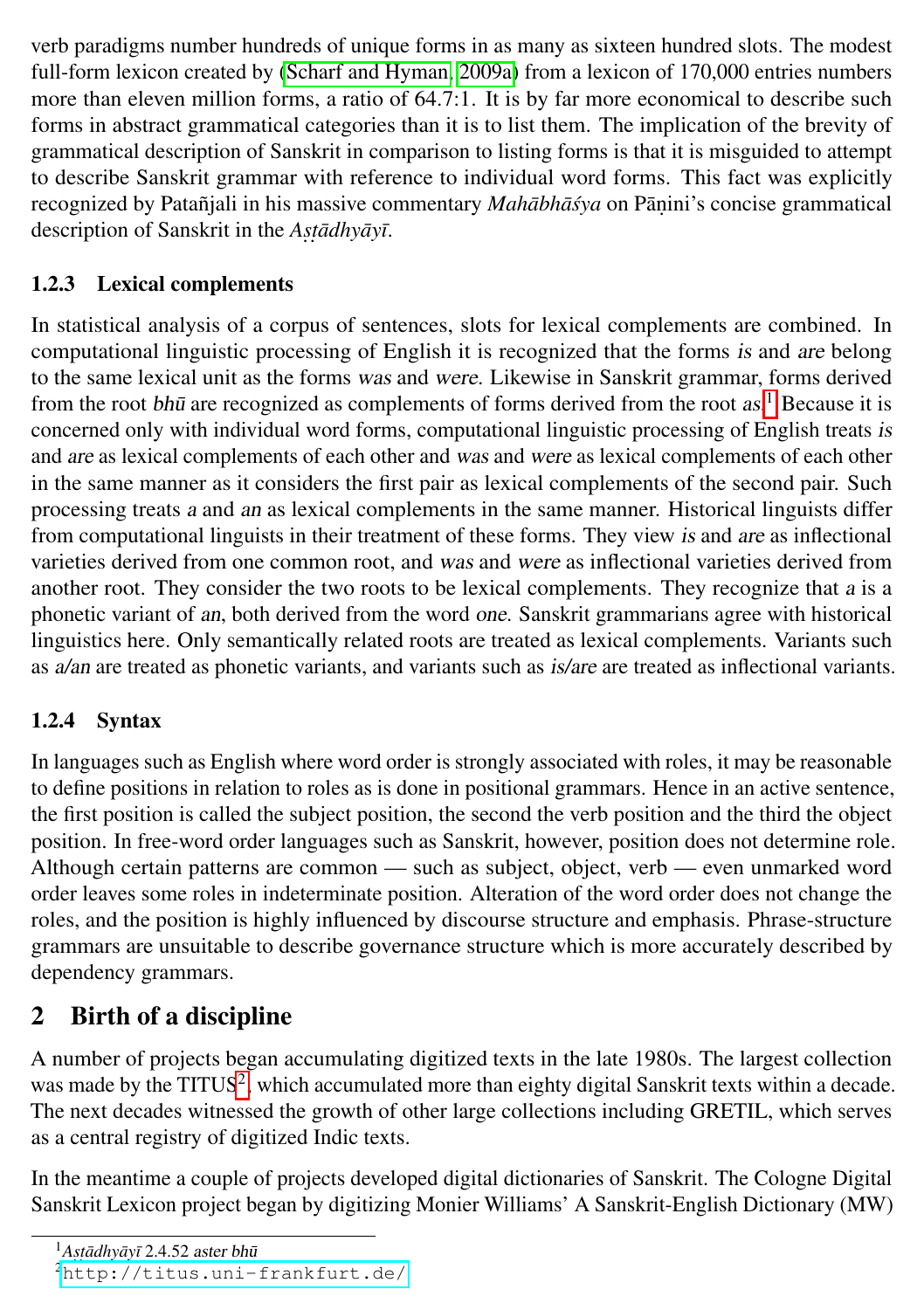between 1994 and 1996, and followed by digitizing several other major bilingual Sanskrit dictionaries. The Digital Dictionaries of South Asia project at the University of Chicago included Apte's and MacDonell's Sanskrit-English dictionaries among its digitized Indian language dictionaries.

There were a few early isolated attempts to process Sanskrit text mechanically, such as Pushpak Bhattacharya's Sanskrit parser included as part of his M.Tech. thesis at IIT Kanpur in 1987 and Pr. Lakshmitatachar's verbal cognition generator for Bhandarkar's Sanskrit primer developed at the Academy of Sanskrit Research in Melkote in the early 1990s (Rāmapriya and Saumyanārāyana. [2001\)](#page-16-1).

The Indian Ministry of Communications and Information Technology provided a strong impetus for computational processing of Indian languages beginning at the turn of the century with its Technology Development for Indian Languages program (TDIL). Several periodic conferences were launched to foster research in computational linguistics, such as the International Conference on Natural Language Processing (ICON), and the Language Engineering Conference (LEC). The Akshar Bharati group developed "Anusāraka", a language accessor, for accessing texts in other languages that employed techniques inspired by Pāṇini's *Aṣṭādhyāyī* [\(Bharati et al., 1995\)](#page-13-0). K. V. Ramakrishnacaryulu introduced natural language processing programs specifically for Sanskrit at the Rashtriya Sanskrit Vidyapeetha, Tirupati, such as "Sabdabodha Systems and Language Technology" in 2005.

In 2002, under the guidance of Amba Kulkarni, the toy morphological analyser developed at Melkote was enriched with the MW lexicon and the Dhatu-ratn akara database resulting in a wide coverage morphological analyser. Amba Kulkarni developed prototypes of several other analytic tools for Sanksrit when she began teaching specialized courses in the subject at Tirupati. Her appointment as the head of the newly formed Department of Sanskrit Studies at the University of Hyderabad, and Girish Nath Jha's appointment to the Special Center for Sanskrit Studies, J.N.U., Delhi beginning in 2002 allowed the systematic training of students in Sanskrit computational linguistics.

In 1998-1999, Peter Scharf and Ralph Bunker developed a Web-based Sanskrit reader program at Brown University called *Kramapāṭha* equiped in 2001 by Hyman with an index program and audio feature. The index program allowed Peter Scharf's *Rāmopākhyāna* to be searched by lexical and inflectional categories as well as by verbal roots, nominal stems, inflected forms, text ranges, or combinations thereof. In 2003-2004, Hyman and Peter Scharf collaborated to produce a digital edition of Whitney's roots [\(Whitney, 1997\)](#page-16-2), that served as the source of verbal stems for their inflectional generation software. Between 2006 and 2009 Peter Scharf led the International Digital Sanskrit Library Integration project in the Classics Department at Brown University. The project created a digital Sanskrit library by integrating the texts provided by the TITUS with the digital MW dictionary of the Cologne Digital Sanskrit Lexicon project at Universität zu Köln (CDSL). The dictionary was upgraded with the assistance of Jim Funderburk and R. Chandrashekar by converting character code markers to explicit XML tags and systematically classifying and tagging additional information.

Separating linguistic processing from issues of input and display simplifies linguistic processing and also permits precise processing and display of accented dialects. Peter Scharf and Hyman designed the Sanskrit Library Phonetic encodings (SLP), described in [\(Scharf and Hyman, 2009b\)](#page-16-3), after a thorough investigation of ancient Indian linguistic treatises, that allows all sounds represented in Vedic texts to be represented digitally. After an investigation of Sanskrit paleography, Peter Scharf initiated worldwide collaboration to extend the Unicode Standard to include 68 additional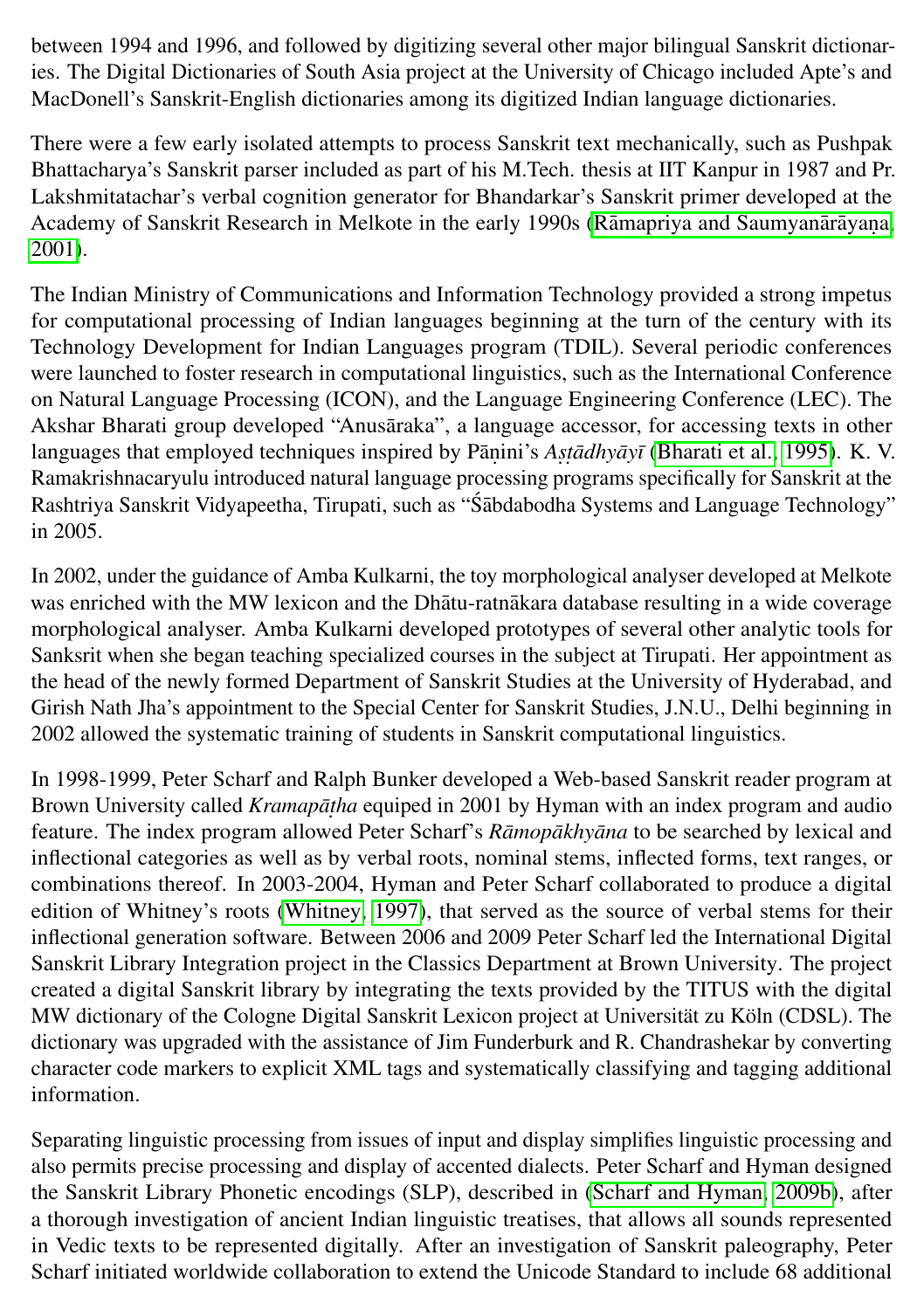characters required for the proper display of the ancient Vedic heritage texts of India<sup>[3](#page-5-0)</sup>. The Unicode Standard version 5.2 incorporated the characters in two code blocks, Devanagari Extended and Vedic Extensions under South Asian Scripts on the Unicode Character Code Charts page<sup>[4](#page-5-1)</sup>. SLP serves as the basis of a suite of transcoders that convert between standard Sanskrit Romanization of Sanskrit in Unicode, several popular Roman meta-encodings, and the Unicode pages of the major Indic scripts. Users are permitted to select their preferences for input and display at the Sanskrit Library site.

Around 2000, Gérard Huet started to develop a Sanskrit Heritage platform (SH), centered around an electronic version of the Sanskrit-French Sanskrit Heritage dictionary<sup>[5](#page-5-2)</sup>. The dictionary was structured from the start to serve both as a computerized lexical database for morphology generation, and as a human-readable hypertext encyclopedia on Classical India [\(Huet, 2001,](#page-14-0) [2004\)](#page-14-1). It is internally consistent in that each lexical entry is provided with hypertext links to its generating components, and it prepares the ground for syntax analysis by systematically formalizing information about complements (ākāṅkṣā).

Various tools for morpho-phonemic computation, as well as efficient structures for lexicon representation, were adapted to Sanskrit from a general computational linguistics toolkit called the Zen library, implementing general finite state transducers in functional programming style, as instances of a new relational computing paradigm called effective Eilenberg machines [\(Huet, 2002;](#page-14-2) [Huet and](#page-14-3) [Razet, 2006,](#page-14-3) [2008;](#page-15-1) [Razet, 2009\)](#page-16-4). The global architecture of this platform is that of interconnected Web services allowing interaction with digital libraries and other external resources. The main tool is a Sanskrit Reader, allowing segmentation (sandhi analysis), tagging, and parsing [\(Huet, 2003,](#page-14-4) [2005,](#page-14-5) [2006,](#page-14-6) [2007,](#page-14-7) [2009;](#page-14-8) [Goyal and Huet, 2013\)](#page-14-9).

In 2008 the Indian Government funded a major consortium project to develop various tools for analysis of Sanskrit text and a Sanskrit-Hindi Machine Translation System. Sanskrit scholars and computational linguists collaborated to develop the prototype of an interactive reader consisting of the 100-verse Sankṣepa Rāmāyaṇa. They also developed elaborate guidelines for annotating sandhi, compounds (samasa) and syntactico-semantic roles (karaka), and an annotated 800K corpus. Compound analysis is essential to Sanskrit parsing because 15-20% of the words in a random text are compounds and compounding is productive. A modular compound processor [\(Kumar, 2012\)](#page-15-2) was developed that segments a given linear string into morphologically valid components [\(Kumar](#page-15-3) [et al., 2010\)](#page-15-3), determines the underlying constituency structure [\(Kulkarni and Kumar, 2011\)](#page-15-4), and identifies the compound type [\(Kulkarni and Kumar, 2013\)](#page-15-5). A paraphrase of the compound is then produced from the labeled constituency tree [\(Kumar et al., 2009\)](#page-15-6). The morphological analyser previously developed by Amba Kulkarni was enhanced further by employing the head words of MW, and supplying additional derived forms before generating a full-form lexicon of 140 million words. [\(Kulkarni and Shukl, 2009\)](#page-15-7). The constraint-based parser developed by her employing this analyser is described in section [6](#page-11-0) below. All these tools for analysis of Sanskrit texts were used in a Sanskrit-Hindi language accessor (*anusāraka*) and a machine translation system. Comparative study of the divergences between Sanskrit and Hindi were taken up to improve the translation quality [\(Shukla et al., 2010\)](#page-16-5) of the translator. The morphological analyser, generator, sandhi joiner and splitter, full-fledged parser, and Sanskrit-Hindi Machine Translation system were assembled in what is called *Samsādhanī*<sup>[6](#page-5-3)</sup>.

<span id="page-5-0"></span><sup>3</sup><http://www.sanskritlibrary.org>

<span id="page-5-1"></span><sup>4</sup><http://www.unicode.org/charts>

<span id="page-5-2"></span><sup>5</sup><http://sanskrit.inria.fr>

<span id="page-5-3"></span><sup>6</sup><http://tdil-dc.in/san>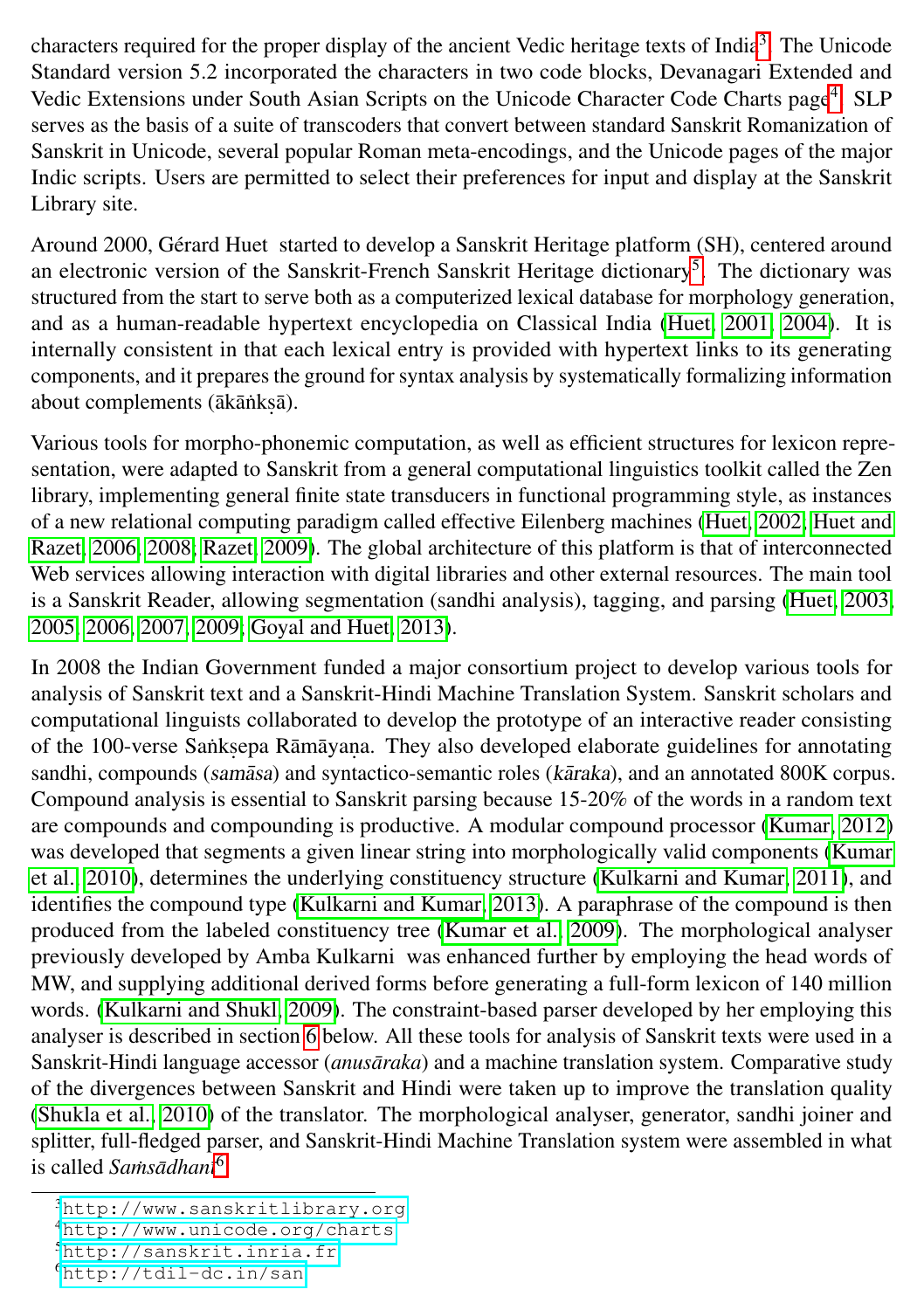These various efforts started coordinating themselves around 2006, with the creation of a joint team in Sanskrit computational linguistics between INRIA and Department of Sanskrit Studies, University of Hyderabad. In October 2007 the First International Sanskrit Computational Linguistics Symposium [\(Huet et al., 2009\)](#page-14-10), organized by Gérard Huet at INRIA, allowed the presentation of the various teams and tools, and the development of cooperative software and resources. It was soon followed by the Second Symposium, organized at Brown University by Peter Scharf in May 2008, the Third one organized at University of Hyderabad by Amba Kulkarni in January 2009 [\(Kulkarni](#page-15-8) [and Huet, 2009\)](#page-15-8), the Fourth one organized at J.N.U. Delhi by Girish Nath Jha in December 2010. The Fifth one is scheduled for January 2013, organized at I.I.T. Bombay by Malhar Kulkarni.

In 2010–2011 the Sanskrit Library linked its texts to the Sanskrit Heritage reader. Each sentence in which sandhi has not been analysed is dynamically linked to the SH parser. The parser analyses the sentence using various syntactic criteria and a full-form lexicon of 700,000 forms derived from the SH lexicon of about 25,000 words. Unpenalized solutions are selected and displayed. The site allows one to examine penalized solutions and to reedit the sentence and resubmit it for further analysis. The Sanskrit Heritage site additionally allows one to submit analysed sentences for syntactic analysis by Amba Kulkarni's dependency tree parser.

The year 2012 saw a significant progress in the integration of the various tools. Pawan Goyal integrated an HTML version of the Monier-Williams dictionary as an alternative plug-in component to the Sanskrit Reader. The simultaneous invitation of Peter Scharf and Ralph Bunker to Paris eased the synchronization of tagging schemes and development of more robust protocols for interoperable Web services. In close collaboration with the other authors, Ralph Bunker developed a softwareassisted human interface for morphological tagging currently being used by human annotators to prepare a tagged corpus.

### 3 Basic Architecture

The basic architecture of the collaborative platform is based on interactions between various Webservices. The main idea is not to have a monolithic system but various platforms, where selected components can inter-operate. These components can be software or linguistic resources. The glue between various platforms is interoperable Web-services via user interfaces and remote procedure calls.

This way of doing distributed computing has several advantages from a software engineering point of view. Firstly, Web technology gives a universal standard user interface with XHTML. Conformant HTML pages permit a uniform viewing by the various browsers offered by the various operating systems of personal computers and workstations. The technology offers automatic adaptation to the display medium, thus accommodating tablets, personal assistants, and smartphones. Furthermore, Unicode allows display in all the scripts of all the human languages. For Sanskrit, this means it is easy to display in Devanāgari script, as well as in the standard Indological romanised script with diacritics, as well as in the various transliteration schemes in use. Actually our joint distributed platform recognizes four such transliteration schemes, permitting equally easy access to scholars trained in using one scheme or another.

Secondly, developing separate components at the various sites does not commit us to any specific programming environment. The various teams at the various sites use different programming languages. There is no need for linking the executables of these various services. Finally, versioning is distributed, there is no need of synchronisation of new versions of the various services, once clear interfaces for data interchange are agreed upon (that is, we only have to agree on the XML abstract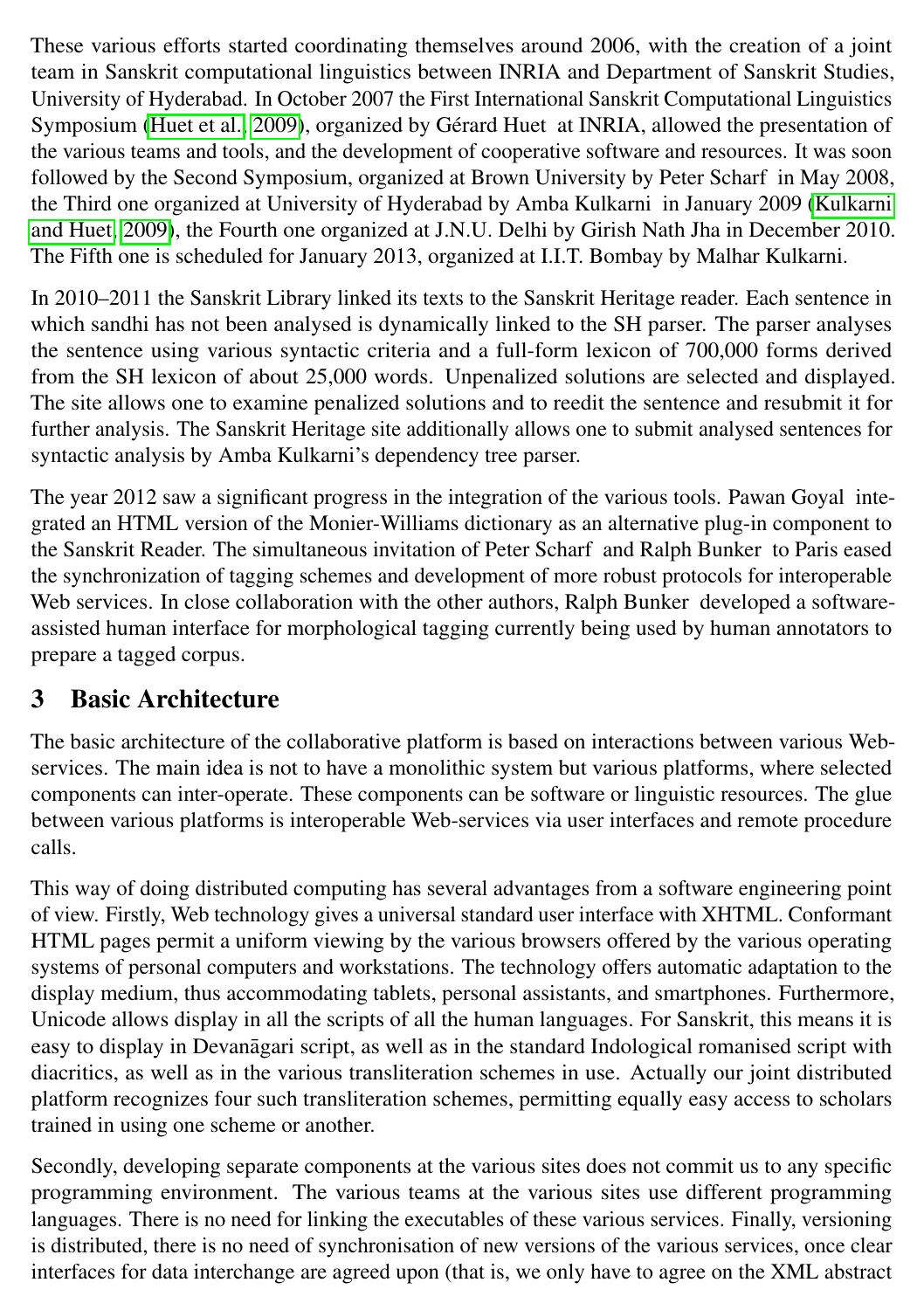structures defining the marshalling of interchanged data at the interfaces).

We have not felt the need to have a sophisticated orchestration of these various services. The main ingredient is remote procedure call (so-called CGI in the Web jargon). We remedy the poverty of the memory-less protocol (HTTP) by transmitting parameters summarizing the interaction history in the current session.

One common feature of our various developments is the use of UNIX platforms (Linux or MacOS) for development and server deployment. Users of the software, for instance annotators, may of course use any client operating system.

The configuration of the various platforms allows a choice between using a service as a remote process using network communication with the proper server, or alternatively to the same service run locally on the client station. This is easily achieved in Unix clients, where Web servers such as Apache or Tomcat are easy to install. Sometimes, one service is available locally as a plug-in to the server site. Thus, the Sanskrit Heritage segmenter is available as a plug-in to the University of Hyderabad Sanskrit computational platform, in order to undo sandhi in sandhied corpus. Conversely, the University of Hyderabad Sanskrit parser, using sophisticated constraint technology, may be used in the Sanskrit Heritage platform as a filter to its segmenter-tagger, superior in precision to its original crude dependency analyser.

### <span id="page-7-0"></span>4 Lexicon

Independent projects had previously used different lexicons as the basis for generating inflected forms used in linguistic software. The task of coordinating those lexicons with each other and with other available lexical resources presents a challenge. A current project jointly funded by the NEH and the Deutsche Forschungsgemeinschaft extends the Sanskrit Library's multidictionary interface by integrating supplements to the major bilingual dictionaries already included, and by adding specialized dictionaries, indigenous Indian monolingual dictionaries, traditional thesauri, and traditional linguistic analyses. Even after data-entry of the various lexical sources, the task of integrating them is complicated by the different conventions used by their original compilers. Compilers differ in the scripts they use, conventions of sandhi, selection of stem versus an inflected form, determination of the base form, etc. The project examines the conventions used in each lexical source, and determines ways of mapping the differences to each other.

The Sanskrit Heritage platform uses a Sanskrit-French dictionary. The desire arose to express the output of the various tools of the platform multilingually. The first step was to project the headwords of the SH dictionary onto those of the digitalised Monier-Williams dictionary. To this end, Pawan Goyal engaged in using data-mining techniques and automated translation tools to develop a protocol for the non-trivial task of mutually linking lexical resources, as described in the remainder of this section.

Let us consider the stem, anga in Sanskrit. This stem appears in two SH entries:

 $a<sub>1</sub>$  : membre; partie du corps; le corps en entier; la personne, la forme En: member, part of the body the whole body, the person, the form

anga<sub>2</sub> : affirme, confirme, ou exprime le désir ou l'impatience bien, d'accord; certes, vraiment; s'il vous plaît; vite

En: affirms, confirms, or express a desire or impatience, okay, sure, really, please, quickly

MW also has this stem listed in two different entries as: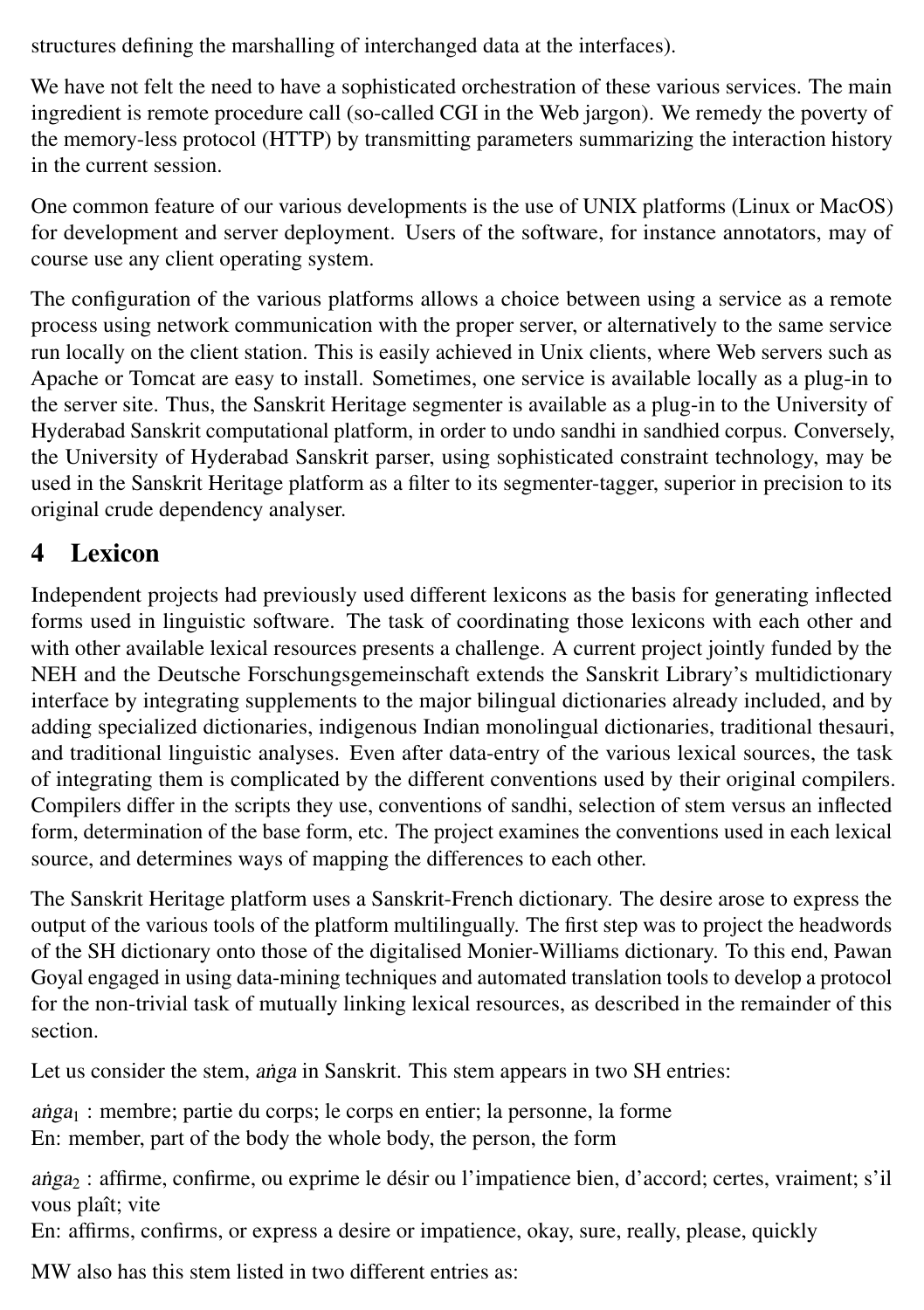$a\nu$ <sub>1</sub> : a particle implying attention, assent or desire, and sometimes impatience, it may be rendered, by well

 $a$ nga<sub>2</sub> : a limb of the body

So, in this example, anga<sub>1</sub> in SH should link to anga<sub>2</sub> in MW. Clearly, the matching can not be done simply based upon the name of the stem, but the concepts involved in the corresponding entry also need to be used. Thus, the headword linking problem is not trivial because of 1). **Homophony** indexes: SH and MW have their own systems of giving homophony indexes to the entries. Thus anga<sub>1</sub> in SH may correspond to either anga<sub>1</sub> or anga<sub>2</sub> in MW, and 2). Cross-lingual resources: While SH is a dictionary from Sanskrit to French, MW is a dictionary from Sanskrit to English. Thus, it is difficult to match the direct meanings as obtained after extracting the meaning text from both the lexicons.

### 4.1 Labeling MW with the lexical information

Pawan Goyal converted the XML file of the MW dictionary described in section [2](#page-3-2) to strict XHTML by XSLT (Extensible Stylesheet Language Transformations). Each entry in the XHTML dataset was labeled with its lexical category information. This avoids the homophony problem across the lexical categories. For an example, the Sanskrit word bhū can be used as a noun, meaning 'earth' as well as a root meaning 'to become' and is given the homophony  $b h \bar{u}_2$  and  $b h \bar{u}_1$  in the MW XML dataset for the lexical categories corresponding to noun and root respectively. In the XHTML file, the nouns were labeled with a suffix '-pr<sup>[7](#page-8-0)</sup>' and the roots were labeled with a suffix '-dh<sup>[8](#page-8-1)</sup>. $C_n$ ', where  $C_n$  denotes the corresponding class number of the verb (gana) and varies from 1 to 10. In the case where a root entry has more than one gana, multi-labels were given to that entry. Nominal verbs and verbs with preverb sequences were labeled with the suffix '-dh.Nom<sup>[9](#page-8-2)</sup>' and '-cpvb.(ps,dh). cpvb.(ps,dh) denotes the verb with a preverb sequence 'ps' and the root 'dh'. Thus a verb ' $\bar{a}n\bar{r}$ ', consisting of preverb ' $\bar{a}$ ' and root 'nī' was labeled as  $\bar{a}n\bar{i}$ -cpvb.( $\bar{a}$ ,n $\bar{i}$ ).

# 4.2 Matching Dictionary Headwords

Once the MW was labeled with the lexical information, the headwords from the SH dictionary were matched with the MW headwords based on their lexical categories, which is explicit in the SH dictionary. As a rough estimate, there are approximately 16000 nouns, 600 roots, 110 nominal verbs and 1200 verbs with preverb sequences in the SH dictionary.

From the MW XHTML pages, the labels corresponding to each entry were extracted (called *MWent* henceforth), which, as discussed above, were marked with the lexical information. For each lexical category, the entry in the SH dictionary was looked up in the *MWent* and the search results were categorized in one of the following categories for further treatment: 'one to one' mapping of headword, 'many to one' mapping, 'one to many' mapping, 'many to many' mapping and 'not found'. For instance, 'one to many' mapping implies that a single headword in SH maps to many different headwords in MW and requires further disambiguation to select the desired match among the many possible matches.

While one to one mapping indicates that an entry in SH matches with one and only one entry in MW and the match results were used as it is, the cases of many to one mappings were very rare and were

<span id="page-8-0"></span> $7$ 'pr' stands for prātipadika, the substantival base.

<span id="page-8-1"></span> $8$ <sup>6</sup> dh' stands for dhatu, the verbal base

<span id="page-8-2"></span> $9$ dh.Nom stands for the nominal verbs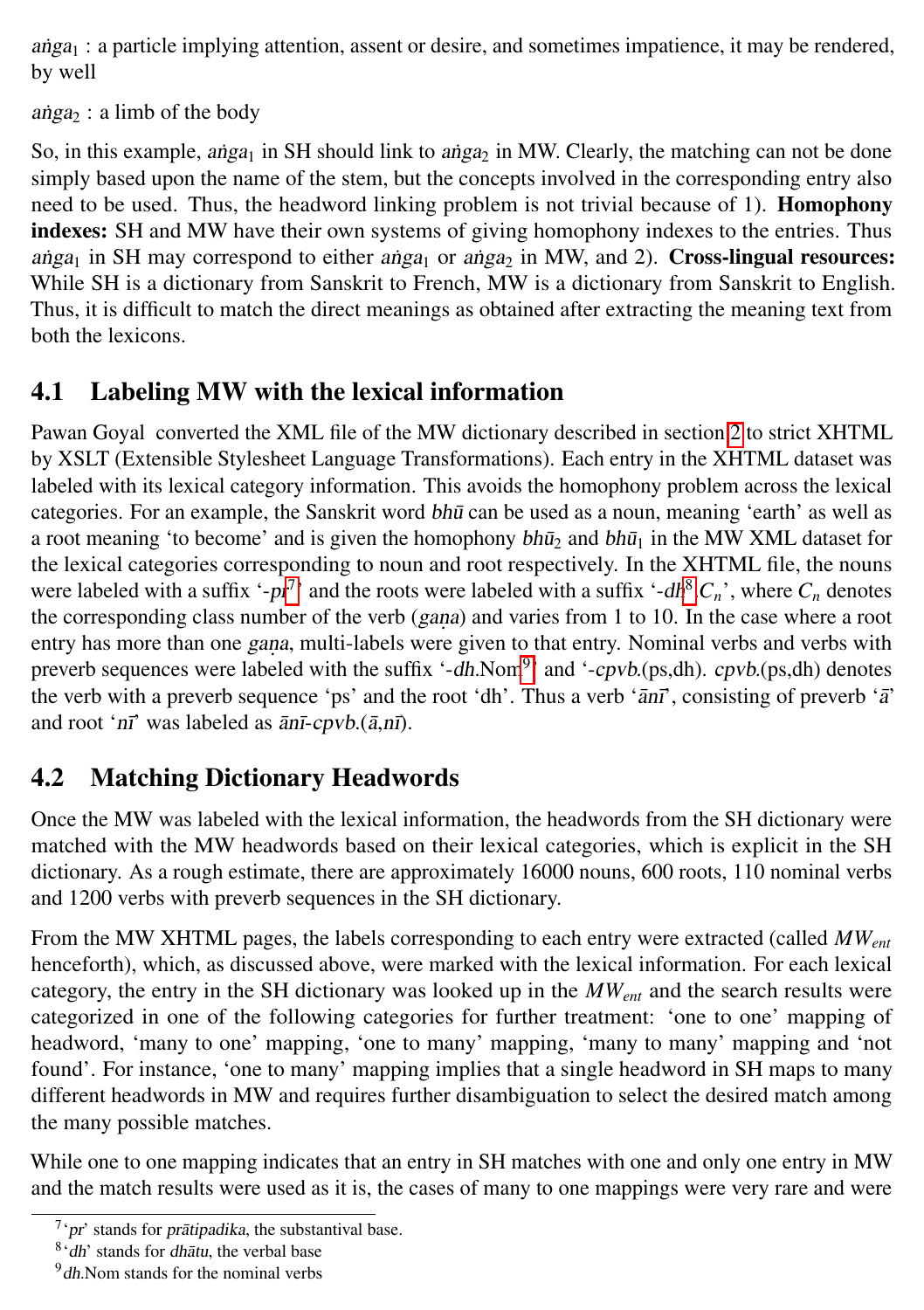dealt with in the same way as that of one to one mapping. The reasoning behind this design decision was the fact that MW has a wider coverage of lexicon entries. The next two cases, 'one to many' and 'many to one' mappings were problematic because these require further disambiguation to select exactly which of the many headwords in MW corresponds to the SH headword. To solve this problem, an approach based on matching the word concepts in the two dictionaries was employed.

### 4.3 Matching dictionary headwords using concept matching

A dictionary headword can be considered to be a concept-node in the particular ontology expressed by the dictionary and thus, the problem of matching dictionary headwords can be seen as the problem of ontology mapping. In the particular approach adopted by the authors, the problem of headword matching was translated to the problem of matching the concepts expressed by the particular concept-nodes, these headwords represent in different ontologies.

Matching the headword concepts was not so trivial because of the fact that while the SH dictionary stores the word concepts in French, the MW dictionary contains word concepts in English. To overcome this problem, the concepts from the SH dictionary were extracted and translated into English using Google Translate<sup>[10](#page-9-0)</sup>. This ensured that we had the concepts for each entry in SH in the same language as that in MW. For a given word in SH, the concepts from the corresponding MW headwords were extracted. The concepts were preprocessed to remove stopwords such as {on, for, to, and, by} etc. These concepts were then considered similar to the Wordnet notion of 'synset'. Representing these concepts as a 'bag-of-words', the matching between the concept vectors *X* and *Y* was performed using the following function:

$$
match(X, Y) = \sum_{i} \sum_{j} sim(X_i, Y_j)
$$

where  $\sin(X_i, Y_j)$  denotes the similarity function between the strings  $X_i$  and  $Y_j$ , belonging to the concept vectors  $X$  and  $Y$  respectively. The similarity function accounted for the fact that even concept vectors *X* and *Y* respectively. The similarity function accounted for the fact that even if the two strings have different suffixes, they represent the same concept. For example, 'rained' and 'raining' represent the same concept. The similarity function was directly proportional to the intersecting letters between  $X_i$  and  $Y_j$  and was inversely proportional to the maximum number of letters in *X<sup>i</sup>* or *Y<sup>j</sup>* . A threshold value was also given such that the similarity function only contributes to the matching score if its value is greater than the threshold.

Once an SH word was matched to all the possible MW headwords, the matching values were sorted and the headword with the highest match was marked as the suitable match. However, if the top two headwords have the same matching score (this also includes the case, where all the headwords obtained a score of <sup>0</sup>.0), the SH headword along with all the MW headwords and their meanings were dumped in a text file interface, where the exact match was decided manually.

Note that the problem of solving 'one to many' mapping in the case of verbs with preverb sequences can be expressed in terms of matching the structure (ps,dh) between SH and MW and assuming that the roots have been mapped from SH to MW by following the procedure outlined above, this would not require the matching of headword meanings again. For example, consider the verb samm $\bar{a}_1$  in SH, which is analysed as consisting of preverb sam and the verb m $\bar{a}_1$ . Once this m $\bar{a}_1$ has been mapped to  $m\bar{a}_3$  in SH, this information can be utilized to match samm $\bar{a}_1$  in SH with sammā-cpvb(sam,mā $_3$ ) in MW.

<span id="page-9-0"></span><sup>10</sup><http://translate.google.com/>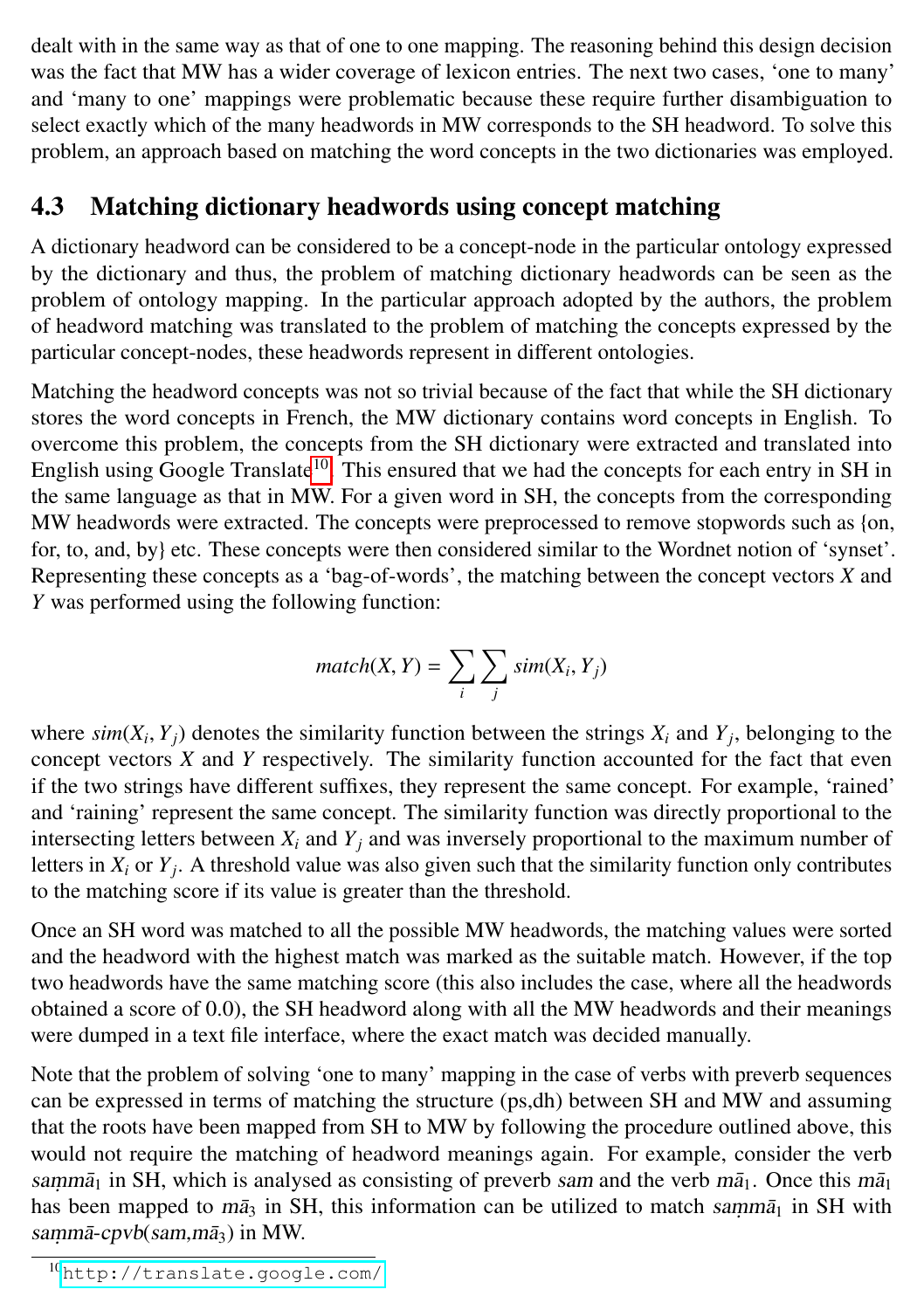### 5 Segmentation and Tagging

The first computational problem attacked in the framework of the Sanskrit Heritage platform was segmentation, i.e. sandhi-viccheda. Sandhi occurs in Sanskrit in several places. In generative morphology, it occurs internally for stem formation and affixes glueing, for instance for declension and conjugation. This so-called internal sandhi is complex, since it gives rise to long-distance retroflexion, not easily invertible by finite-state methods. On the other hand, junction of words within the sentence, as well as compound formation, uses a simpler notion of external sandhi, that may be modeled as a rational relation over words, invertible by finite-state techniques. It was thus decided to divide the task into generation of non-compound word forms in pre-processed databanks, and analysis of sentences in terms of these elementary forms.

A general toolkit for computational linguistics in functional programming style, called Zen [\(Huet,](#page-14-2) [2002\)](#page-14-2), was first implemented. It uses in a systematic manner a notion of decorated tries, usable both as efficient data structures for lexicon representation, and applicative representation of automata and transducers. A new general framework for relational programming, called effective Eilenberg machines [\(Huet and Razet, 2006,](#page-14-3) [2008;](#page-15-1) [Razet, 2009\)](#page-16-4), was designed as a restriction to partial recursive relations of a mathematical model of automata theory due to Samuel Eilenberg [\(Eilenberg,](#page-14-11) [1974\)](#page-14-11). This framework, allowing reactive programming over streams of data, proved adequate to the efficient solution of the segmentation problem in Sanskrit [\(Huet, 2005\)](#page-14-5).

Since segmentation is directed by the inflected forms databases, presented as lemmatized segments, each segmentation solution gives rise to a canonical tagging, where each segment is tagged with the set of combinations of lexemes and morphological parameters used to generate it. The main problem to be faced was the enormous number of potential solutions of even moderately long sentences. In order to control this complexity, several devices were introduced. Firstly, the notion of binary compound was generalized into a notion of multi-segment pre-compounds, replacing a potentially exponential number of binary trees into a single linear pre-compound. Secondly, a dependency graph analysis was performed, on a restricted subset of semantic roles (mostly agent and patient). Each analysis gives rise to some penalties issued from graph-matching. Restricting the segmentation solutions to the minimal penalty ones yields a shallow parser with more manageable output. These developments have been well documented in publications [\(Huet, 2003,](#page-14-4) [2005,](#page-14-5) [2006,](#page-14-6) [2007,](#page-14-7) [2009\)](#page-14-8), and thus will not be detailed further here.

The first effective collaboration effort between INRIA and Department of Sanskrit Studies, University of Hyderabad consisted in making the Samsadhan dependency parser available as a further filtering on the Heritage engine segmenter, making it more precise, and allowing the visualization of the dependency graph, labeled with semantic roles. Conversely, the Heritage segmenter was made available in the Samsadhan isystem as a plug-in, allowing the processing of sandhied corpus.

One important concern is that of the correctness of the computational processes used in the morphophonetics routines of the Heritage engine with respect to the Pāṇinian grammatical tradition, seen as a gold standard. To this effect, Pawan Goyal and Gérard Huet strived to give correspondences between the computation routines, and sequences of rewrite rules (sūtras) from Pāṇini's grammar. The current state of this correspondence will appear as [\(Goyal and Huet, 2013\)](#page-14-9).

The next concern was to start the development of a Sanskrit dependency treebank, a necessary development to benefit from statistical methods and obtain more precise analysers. To this effect, a cooperation between the Sanskrit Library effort and the Sanskrit Heritage platform was started, in view of using the platform for semi-automatic annotation of corpus by Sanskrit specialists. This more recent development is giving rise to a new interface to the segmenting tool, allowing the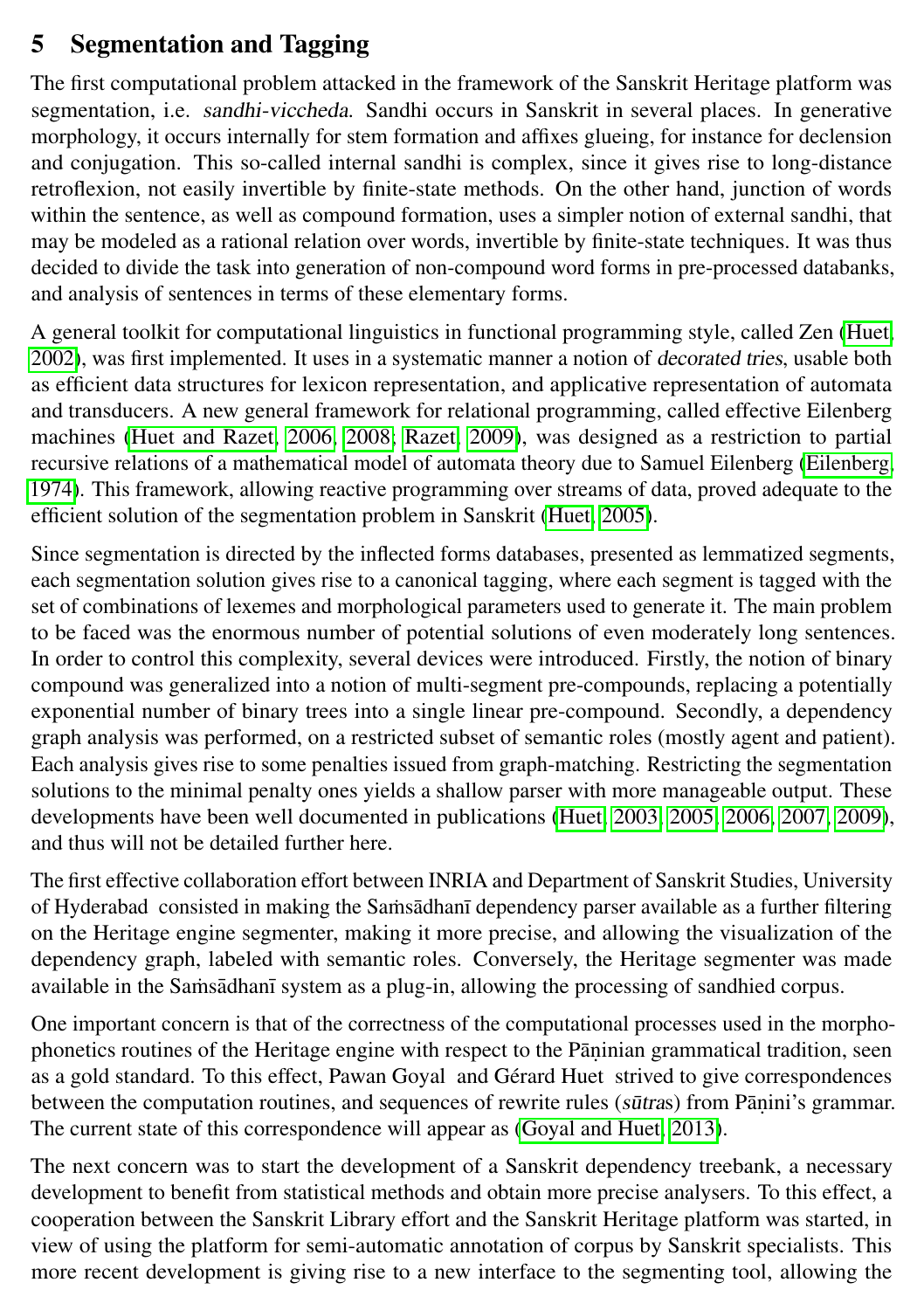synthetic visualisation of all segmentation solutions. The annotator may select any segment, and an automatic tool trims away from the forest of all solutions the ones that are inconsistent with the choice. This allows an exponential saving, and fast focusing on the intended interpretation.

# <span id="page-11-0"></span>6 Dependency Parsing

The parse of positional languages such as English are well expressed by constituency structure while languages like Sanskrit which are morphologically rich and to a large extent free word order are better represented by a dependency tree where the nodes represent the pratipadikas or dhatus and the edges between the nodes represent the relations between them expressed through the suffixes. Unlike other languages such as English where special efforts were put in as described in PARC [\(King et al., 2003\)](#page-15-9), Stanford dependency manual [\(M. Marneffe and Manning, 2006\)](#page-15-10) etc. for defining the set of relations, we are fortunate to have a well defined set of relations for Sanskrit described in traditional grammar books. All these relations have been compiled and classified under the two broad headings viz. inter sentential and intra sentential relations [\(Ramakrishnamacharyulu,](#page-16-6) [2009\)](#page-16-6). This work provided a starting point for developing guidelines for annotation of Sanskrit texts at kāraka level and also for the development of an automatic parser for Sanskrit. These tags were further examined from the granularity point of view and a subset of 31 tags was chosen for annotation as well as for developing the parser [\(Kulkarni and Ramakrishnamacharyulu, 2013\)](#page-15-11). The criterion used for deciding the granularity is simple. If one can tell one relation from the other purely on the basis of syntax or morphology, then the two relations were treated as distinct.

A generative grammar of any language provides rules of generation. For analysis, we require a mechanism by which we can reverse these rules. The reversal in general may not always be deterministic. This problem of non-determinism was well recognised by the mīmāmsakas (exegesists) who proposed three conditions viz. ākānkṣā (expectancy), yogyatā (mutual compatibility), and sannidhi (proximity) as necessary for proper verbal cognition. The ākānkṣā is the syntactic expectancy a word has in order to co-relate to the other. This expectancy may be either mutual or one-way. Yogyata helps in ruling out solutions which satisfy syntactic expectancy but which are not meaning-compatible. Sannidhi is defined as an utterance of words without any gap. The words with mutual expectancy should not be separated by other words. The condition of not allowing separation is only a necessary condition in the process of sabdabodha 'verbal cognition'. We have implemented a parser that uses two constraints viz. ākānkṣā and sannidhi. Implementing yogyatā requires a semantically rich lexicon. A study was undertaken to understand the structure of a Sanskrit thesaurus "Amarakosa" and comparison of its synonyms with those of Sanskrit Wordnet [\(Nair and Kulkarni,](#page-16-7)  $2010$ ; Nair,  $2011$ ). The implementation of yogyata is postponed till a reasonable size of semantically rich lexicon is available.

The problem of parsing is modelled as finding a directed Tree from a Graph where the nodes correspond to the words in a sentence and the edges correspond to the relations between them. Ākānkṣā postulates the possible relations. Together with sannidhi it also imposes certain constraints. These constraints are solved using a generic constraint solver Minion  $<sup>11</sup>$  $<sup>11</sup>$  $<sup>11</sup>$ . The parses are ranked</sup> associating costs to various relations. Detailed description of the parser is available in the earlier publication [\(Kulkarni et al., 2010\)](#page-15-12). After getting a parse, the sharing of arguments, clausal relations and the anaphora resolution indices are marked.

Let us now describe the communication between Samsadhana and Heritage engine. Both platforms provide a segmenter as well as a parser. The segmenter of Samsadhan [\(Kumar et al., 2010\)](#page-15-3) works

<span id="page-11-1"></span><sup>11</sup><http://minion.sourceforge.net>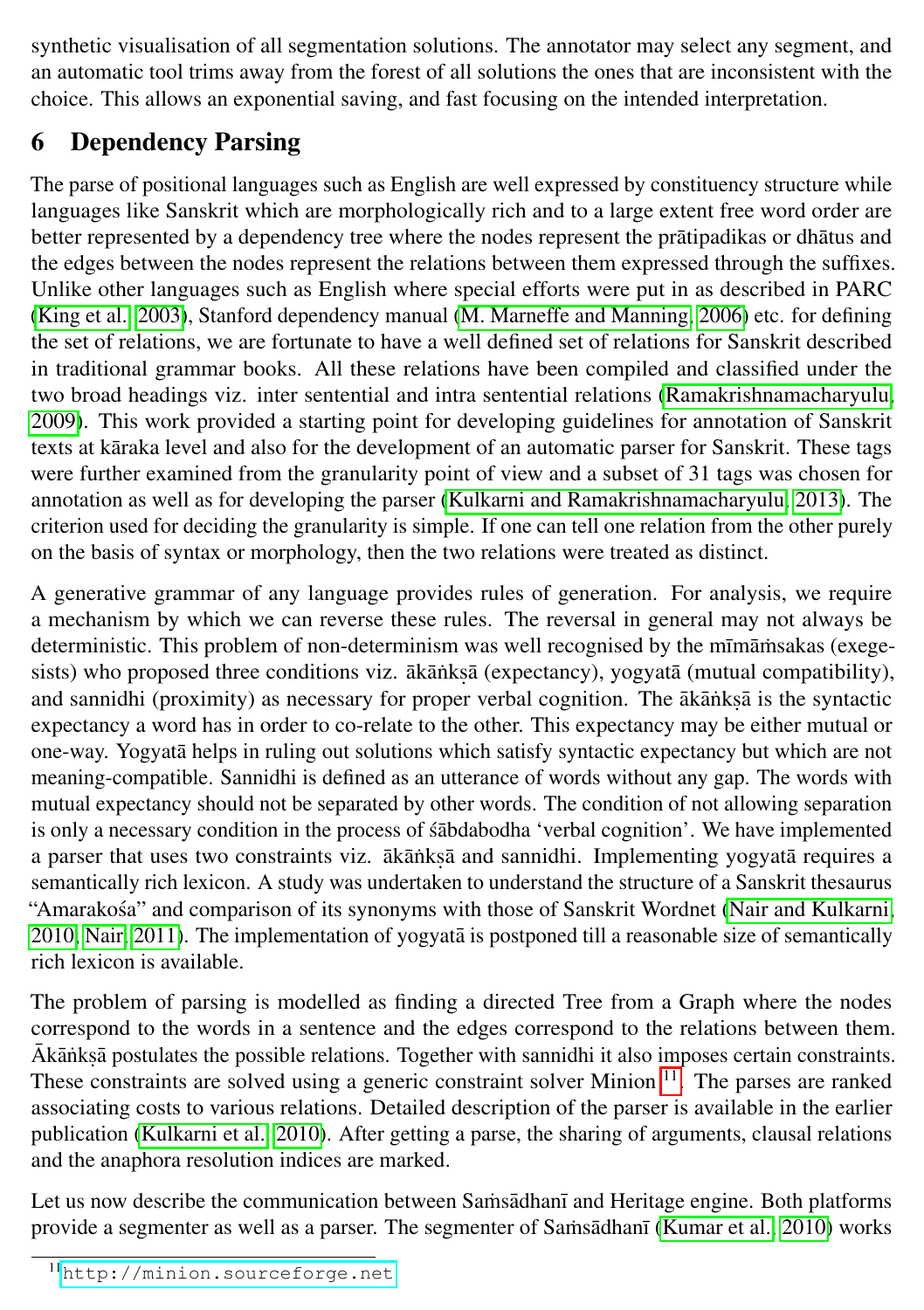in two stages. In the first stage it generates all possible segments following the sandhi rules, and in the second stage it validates the splits by a morphological analyser, throwing out almost 90% of the splits it has generated in the first stage. This results in slowing down the process. Heritage splitter on the other hand splits only if the split is morphologically valid, and thus is an efficient implementation. The parser of Samsadhani is a full fledged one which handles various kinds of relations among words, sharing of arguments, and also anaphora resolution to some extent. The shallow parser of Heritage [\(Huet, 2007\)](#page-14-7) uses mostly minimum information of transitivity of a verb as a sub-categorisation frame and models it as a graph-matching algorithm. In order to benefit from each other's work, we worked towards plugging-in these modules in each other's engine. Though the two systems were developed using different programming environments, their communication through UNIX pipes made their composition transparent. We just had to agree on the input and output specifications for the modules. Here we faced the linguistic challenges. These linguistic challenges owe to different systems being followed for the morphological analysis. Samsadhani follows the Pāṇinian system while Heritage precompiles certain derivations into paradigm tables in the Western manner. This leads to differences in stems of the words in certain cases. For example, Heritage takes aham as the stem for the first person pronoun, while for Samsadhani the stem is asmad. Similarly, in case of adjectives, Samsadhani treats the feminine, neuter and masculine stems as different, whereas Heritage derives all the forms from the same stem. Another problem was mapping the verbal roots, since there are several classifications of verbs (dhātupāṭhas), and there are various views concerning verbal forms in -yati (roots of class 10 vs denominative verbs vs causative conjugations). The sole dhātupāṭha available in an exploitable electronic form is the Mādhavīya dhātuv<sub>r</sub>tti<sup>[12](#page-12-0)</sup>. An effort is on to link various dhātuvrttis through the canonical index of verbal roots and canonical meanings [\(Shailaja and Kulkarni, 2013\)](#page-16-9). Meanwhile, the number of primary verbal roots being a closed set, these roots were mapped manually based on their meanings. Then there is a problem of homonymy index. Samsādhanī uses Apte's Practical Sanskrit-Hindi dictionary. So there is a need to match the head entries of the Heritage Sanskrit-French dictionary with those of Apte's Sanskrit Hindi dictionary. In the current parser, since it does not attempt to disambiguate the words, the homonymy index is just ignored. The effort described in section [4](#page-7-0) above may be repeated with Apte's dictionary to map the homonymy indices.

# 7 Annotation Tools

Syntactic research on Sanskrit is hindered by the fact that there does not exist a morphologically and syntactically tagged corpus of Sanskrit texts. Despite the large number of digitized texts now available at various websites, and the significant number that have been partially or fully sandhianalysed, only relatively small portions of a small number of texts have been morphologically tagged. In June, Ralph Bunker, Gérard Huet, and Peter Scharf collaborated to create an interface that allows machine-assisted human-validated tagging. Sentences in digital texts in the Sanskrit Library (SL) are fed to the SH parser. The results of possible solutions are summarized in a user-friendly single-page interface that allows a Sanskrit scholar to select among presented words, stems, and morphological tags. As elements are validated, competing solutions are deprecated in the solutions summary and unique tags are automatically copied to the candidate solution. The interface also allows the scholar to edit and resubmit the sentence for re-analysis by the SH-parser, to edit, add, or delete words, stems, and tags, or to tag the sentence manually. Inflectional morphology tagsets designed independently by Peter Scharf and by Gérard Huet in categories familiar to Europeans and by Amba Kulkarni in Pāṇinian terms were mutually mapped and rendered convertible. A convenient dialogue box for tag construction ensures ease and validity of tagging. Results are saved in XML

<span id="page-12-0"></span><sup>12</sup><http://sanskrit1.ccv.brown.edu/Sanskrit/Vyakarana/Dhatupatha/index2.html>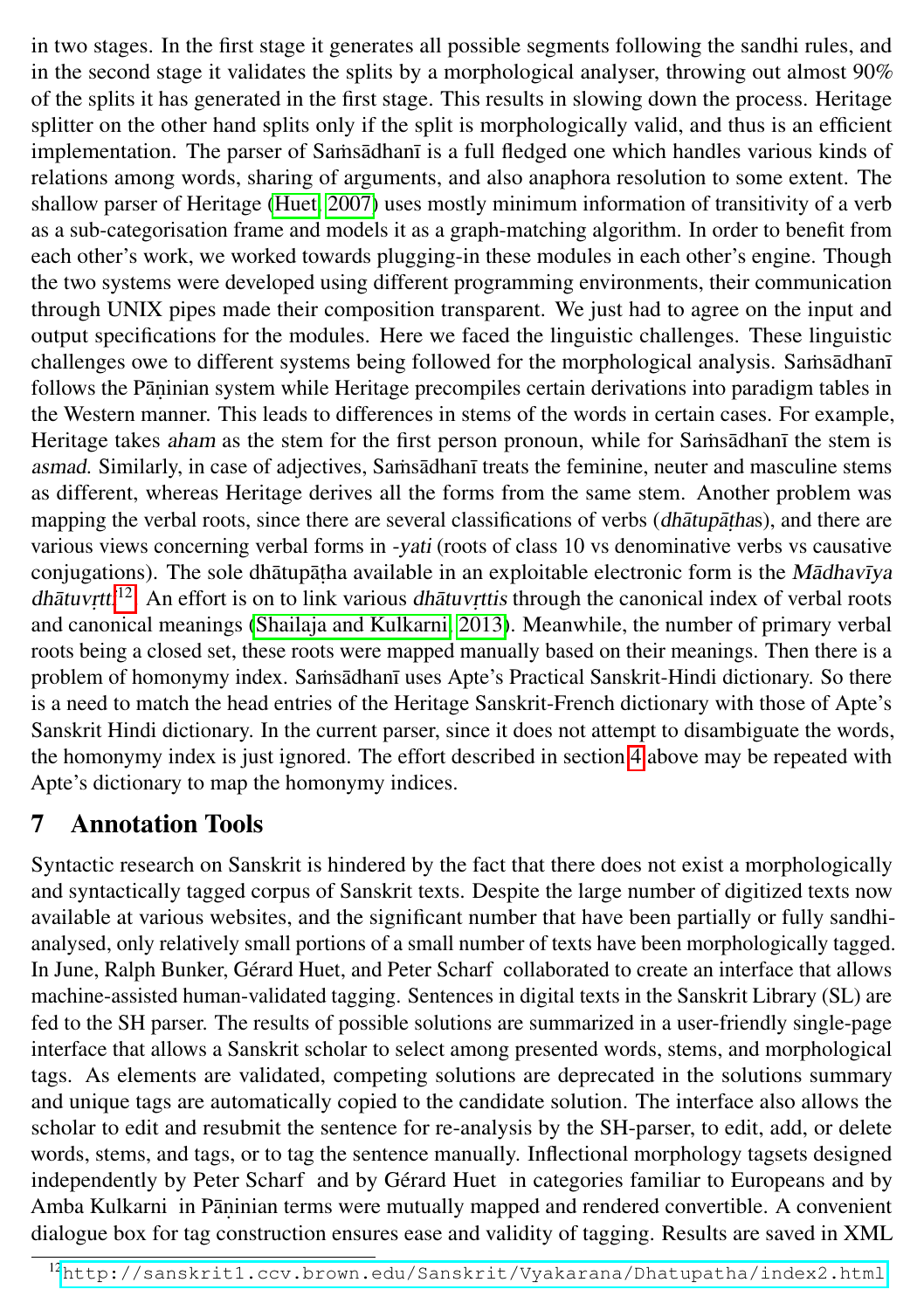files that can be reviewed with the same interface. The project contracted IIT Bombay to engage two post-doctoral Sanskrit researchers to utilize the interface to tag digital texts.

We built the webpage for each sentence by parsing the HTML output of the SH parser and converting it to the SL format. This procedure permitted immediate integration of the SH and SL resources while work began to develop the next version of the SH parser with summarization.

The summary mode greatly improves the robustness of the SL/SH interface, specially for long complicated sentences, where the large number of potential solutions could possibly choke the server. Both the SH and SL servers are installed locally on machines running Ubuntu Linux or Mac OSX. The SH parser uses a locally installed Apache server. The SL webpages are served using a Tomcat server installed on the assistant's machine. The SL sentence webpage performs most of its work in Javascript in order to enhance responsiveness of the page. Installing the servers locally allows the assistants to tag the sentences independent of Internet access.

In the meantime, Amba Kulkarni has designed XML output of her parser for integration with the next version of the SL tagging interface, and Pawan Goyal and Gérard Huet have designed a new interactive HTML interface that summarizes the union of all solutions returned by the SH parser. This new interface presents a summary of possible sentence segmentations with each possible word positioned at the point where it begins beneath the sentence. As users validate particular words, inconsistent segmentations are discarded. When the number of parsing solutions is sufficiently low, the user can switch to explicit listing of solutions, allowing the semi-automatic selection of ambiguous morphological features.

# 8 Conclusions and Future Work

Decades of independent digitization of Sanskrit texts and lexical resources and development of Sanskrit linguistic resources have culminated in the collaborative efforts to develop the automated processing of Sanskrit text described in this paper. The emphasis of this collaboration over the past several months has been to build an annotation toolkit to help linguists create a morphologically tagged corpus. Due to the paucity of resources for the Sanskrit language, creating a large-scale annotated corpus is a prerequisite to the use of statistical methods for developing high-performance and robust Sanskrit text analysers. Since it is expensive to produce annotated corpora by hand, our efforts are directed towards reducing the annotation labor by building tools to permit semi-automated annotation. As discussed, the platform produced by the collaboration includes a state-of-the-art user interface with interactions between digital libraries and various text analysers.

The annotated corpus will help us explore the use of statistical methods to enhance our existing models for text analysis. Oliver Hellwig [\(Hellwig, 2009b,](#page-14-12)[a\)](#page-14-13) has already demonstrated promising results by using various statistics from inflected form n-grams to build a POS tagger. The morphologically tagged corpus under construction will allow the extended use of statistics on more abstract linguistic features. Since the corpus used as the source for annotation consists of complete texts that preserve the context of sentences within their discourse structures, the tagged corpus will be potentially helpful to pursue research towards discourse-level dependency parsing, including anaphora resolution and ellipsis determination.

# References

<span id="page-13-0"></span>Bharati, A., Chaitanya, V., and Sangal, R. (1995). *Natural Language Processing. A Paninian Perspective*. Prentice-Hall of India, New Delhi.

Cardona, G. (1988). Pāņini: his work and its traditions. Motilal Barnasidass.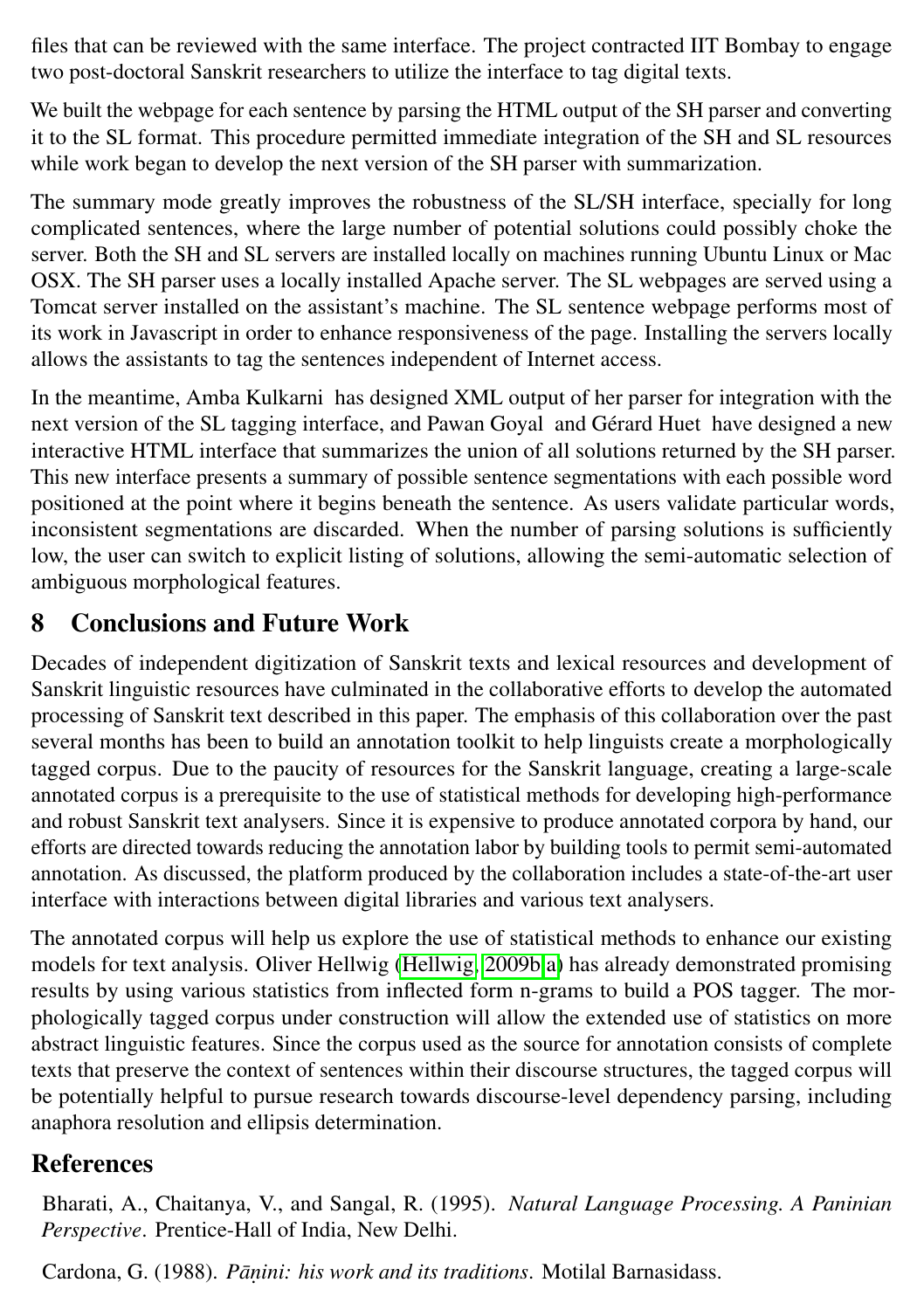<span id="page-14-11"></span>Eilenberg, S. (1974). *Automata, Languages, and Machines, volume A*. Academic Press.

Gillon, B. S. (1995). Autonomy of word formation: evidence from Classical Sanskrit. *Indian Linguistics, 56 (1-4)*, pages 15–52.

Gillon, B. S. (2009). Tagging classical Sanskrit compounds. In Kulkarni, A. and Huet, G., editors, *Sanskrit Computational Linguistics 3*, pages 98–105. Springer-Verlag LNAI 5406.

<span id="page-14-9"></span>Goyal, P. and Huet, G. (2013). Completeness analysis of a Sanskrit reader. In *Proceedings, 5th International Symposium on Sanskrit Computational Linguistics*. D. K. Printworld(P) Ltd.

<span id="page-14-13"></span>Hellwig, O. (2009a). Extracting dependency trees from Sanskrit texts. In Kulkarni, A. and Huet, G., editors, *Sanskrit Computational Linguistics 3*, pages 106–115. Springer-Verlag LNAI 5406.

<span id="page-14-12"></span>Hellwig, O. (2009b). SanskritTagger, a stochastic lexical and POS tagger for Sanskrit. In Huet, G., Kulkarni, A., and Scharf, P., editors, *Sanskrit Computational Linguistics 1 & 2*, pages 266–277. Springer-Verlag LNAI 5402.

<span id="page-14-0"></span>Huet, G. (2001). From an informal textual lexicon to a well-structured lexical database: An experiment in data reverse engineering. In *Working Conference on Reverse Engineering (WCRE'2001)*, pages 127–135. IEEE.

<span id="page-14-2"></span>Huet, G. (2002). The Zen computational linguistics toolkit: Lexicon structures and morphology computations using a modular functional programming language. In *Tutorial, Language Engineering Conference LEC'2002*.

<span id="page-14-4"></span>Huet, G. (2003). Towards computational processing of Sanskrit. In *International Conference on Natural Language Processing (ICON)*.

<span id="page-14-1"></span>Huet, G. (2004). Design of a lexical database for Sanskrit. In *Workshop on Enhancing and Using Electronic Dictionaries, COLING 2004*. International Conference on Computational Linguistics.

<span id="page-14-5"></span>Huet, G. (2005). A functional toolkit for morphological and phonological processing, application to a Sanskrit tagger. *J. Functional Programming*, 15,4:573–614.

<span id="page-14-6"></span>Huet, G. (2006). *Themes and Tasks in Old and Middle Indo-Aryan Linguistics, Eds. Bertil Tikkanen and Heinrich Hettrich*, chapter Lexicon-directed Segmentation and Tagging of Sanskrit, pages 307–325. Motilal Banarsidass, Delhi.

<span id="page-14-7"></span>Huet, G. (2007). Shallow syntax analysis in Sanskrit guided by semantic nets constraints. In *Proceedings of the 2006 International Workshop on Research Issues in Digital Libraries*, New York, NY, USA. ACM.

<span id="page-14-8"></span>Huet, G. (2009). Formal structure of Sanskrit text: Requirements analysis for a mechanical Sanskrit processor. In Huet, G., Kulkarni, A., and Scharf, P., editors, *Sanskrit Computational Linguistics 1 & 2*. Springer-Verlag LNAI 5402.

<span id="page-14-10"></span>Huet, G., Kulkarni, A., and Scharf, P., editors (2009). *Sanskrit Computational Linguistics 1 & 2*. Springer-Verlag LNAI 5402.

<span id="page-14-3"></span>Huet, G. and Razet, B. (2006). The reactive engine for modular transducers. In Futatsugi, K., Jouannaud, J.-P., and Meseguer, J., editors, *Algebra, Meaning and Computation, Essays Dedicated to Joseph A. Goguen on the Occasion of His 65th Birthday*, pages 355–374. Springer-Verlag LNCS vol. 4060.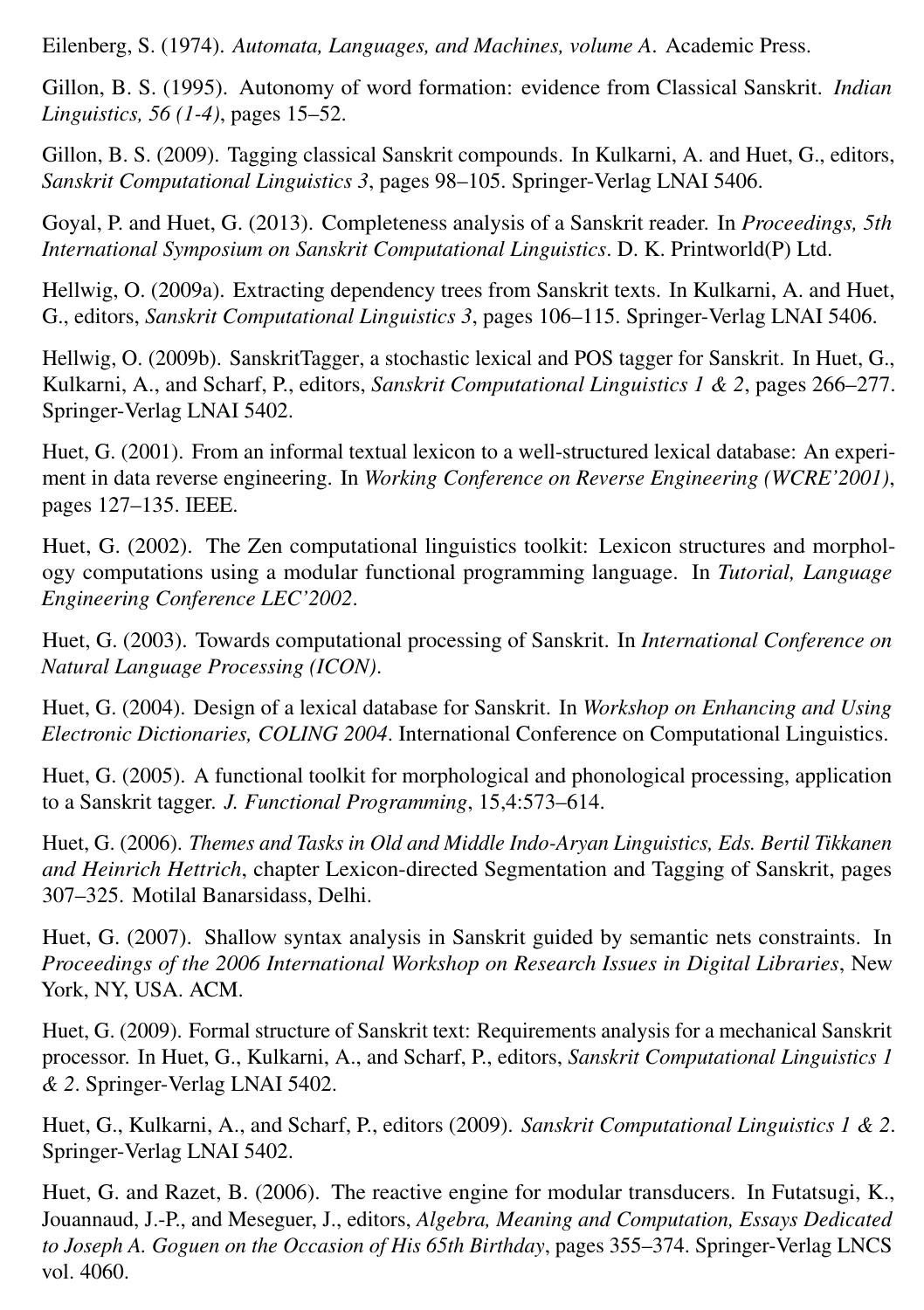<span id="page-15-1"></span>Huet, G. and Razet, B. (2008). Computing with relational machines. *ICON'2008 tutorial,* [yquem.inria.fr/~huet/PUBLIC/Pune\\_tutorial.pdf](yquem.inria.fr/~huet/PUBLIC/Pune_tutorial.pdf).

Joshi, S., Roodbergen, J., and Akādemī, S. (2004). *The Aṣṭādhyāyī of Pāṇini with Translation and Explanatory Notes*. Number v. 11 in The Astādhyāyī of Pāṇini. Sahitya Akademi.

<span id="page-15-0"></span>Karp, D., Schabes, Y., Zaidel, M., and Egedi, D. (1992). A freely available wide coverage morphological analyser for english. In *Proceedings of Coling-92, Nantes, August 23–28, 1992*, pages 950–955.

<span id="page-15-9"></span>King, T. H., Crouch, R., Riezler, S., Dalrymple, M., and Kaplan, R. (2003). The PARC 700 dependency bank.

Kiparsky, P. (2009). On the architecture of Pāṇini's grammar. In Huet, G., Kulkarni, A., and Scharf, P., editors, *Sanskrit Computational Linguistics 1 & 2*. Springer-Verlag LNAI 5402.

<span id="page-15-8"></span>Kulkarni, A. and Huet, G., editors (2009). *Sanskrit Computational Linguistics 3*. Springer-Verlag LNAI 5406.

<span id="page-15-4"></span>Kulkarni, A. and Kumar, A. (2011). Statistical constituency parser for Sanskrit compounds. In *Proceedings of ICON 2011*. Macmillan Advanced Research Series, Macmillan Publishers India Ltd.

<span id="page-15-5"></span>Kulkarni, A. and Kumar, A. (2013). Clues from Aṣṭādhyāyī for compound type identification. In Kulkarni, M., editor, *Proceedings of the International Sanskrit Computational Linguistics Symposium*. D. K. Printworld(P) Ltd.

<span id="page-15-12"></span>Kulkarni, A., Pokar, S., and Shukl, D. (2010). Designing a constraint based parser for Sanskrit. In Jha, G. N., editor, *Proceedings of the 4th International Sanskrit Computational Linguistics Symposium*. Springer-Verlag LNAI 6465.

<span id="page-15-11"></span>Kulkarni, A. and Ramakrishnamacharyulu, K. V. (2013). Parsing Sanskrit texts: Some relation specific issues. In Kulkarni, M., editor, *Proceedings of the 5th International Sanskrit Computational Linguistics Symposium*. D. K. Printworld(P) Ltd.

<span id="page-15-7"></span>Kulkarni, A. and Shukl, D. (2009). Sanskrit morphological analyser: Some issues. *Indian Linguistics*, 70(1-4):169–177.

<span id="page-15-2"></span>Kumar, A. (2012). *An automatic Sanskrit Compound Processing*. PhD thesis, University of Hyderabad, Hyderabad.

<span id="page-15-3"></span>Kumar, A., Mittal, V., and Kulkarni, A. (2010). Sanskrit compound processor. In Jha, G. N., editor, *Proceedings of the 4th International Sanskrit Computational Linguistics Symposium*. Springer-Verlag LNAI 6465.

<span id="page-15-6"></span>Kumar, A., SheebaSudheer, V., and Kulkarni, A. (2009). Sanskrit compound paraphrase generator. In *Proceedings of ICON 2009*.

<span id="page-15-10"></span>M. Marneffe, B. M. and Manning, C. D. (2006). Generating typed dependency parses from phrase structure parses. In *The fifth international conference on Language Resources and Evaluation, LREC 2006, Italy*.